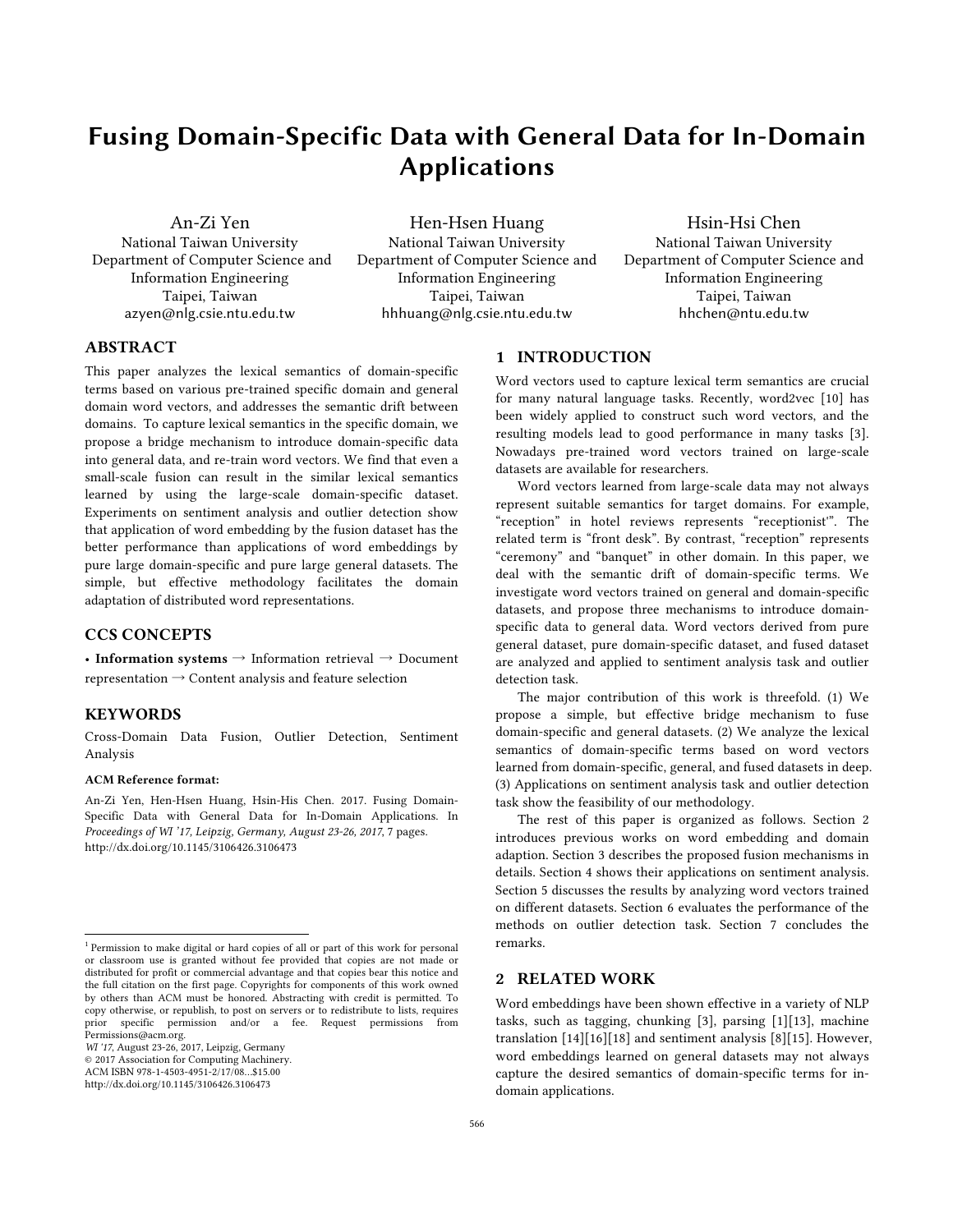Fusing Domain-Specific Data with General Data for In-Domain Applications and December 2014 with Scheman Data for in Domain and Martin Martin Martin 2017, August 23-26, 2017, Leipzig, Germany Applications

Different representation between source and target domains can be a major source of errors in domain adaptation. The task of domain adaptation aims at learning algorithms that can transfer from one domain to another, e.g., from social media to patient medical records.

Glorot et al. [7] propose a two-step procedure to deal with domain adaptation in sentiment analysis. They learn feature extraction using Stacked Denoising Autoencoder with sparse rectifier units, and then train a linear classifier with transformed labeled data of the source domain. Tang et al. [15] learn sentiment-specific word embedding. They develop three neural networks to effectively encode the supervision from sentiment polarity of text in the loss functions and map each n-gram to the sentiment polarity of sentence. Nguyen and Grishman [11] combine word clusters and word embedding information for domain adaption in relation extraction. While word clusters can be recognized as a one-hot vector representation, word embeddings are distributed representations. Kim [8] uses convolutional neural networks (CNN) to learn the task-specific vectors through fine-tuning for sentence-level classification tasks. The CNN model trains with two sets of word vectors, but gradients are backpropagated only through one of word vectors to fine-tune the vectors while keeping the other static and make it more specific to the task. Ding et al. [4] develop a Consumption Intention Mining Model (CIMM) which introduces a domain adaptation layer to convolutional neural network for identifying whether the user has a consumption intention. The Convolutional Layer can be viewed as feature extraction based on filters and it is able to capture the contextual features for a word. An adaptation layer transfers mid-level sentence representation from the source domain to the target domain. Yang and Eisenstein [17] focus on generating new feature representations for pivot features and propose FEMA (Feature EMbeddings for domain Adaptation) to learn low dimensional embeddings of the features for a CRF model by a variant of the Skip-gram Model [10] and achieves the state-of-the-art results on POS tagging adaptation tasks.

In this paper, we propose methods to modify the word representation of domain-specific and general domain words. We fuse domain-specific data into general data without changing the original word2vec learning model and analyze the lexical semantics of domain-specific terms. The word representation generated by our methods can be utilized in various classifiers like neural networks.

# 3 FUSION APPROACHES

In this study, the ClueWeb09-a dataset collected by CMU is considered as a general dataset. We extract 10 million sentences from this dataset as a general dataset, and collect 1,444,723 hotel reviews on TripAdvisor2 [5][9][12] as a domain-specific dataset. The reviews are rated by 1-5 stars. Only 1,011,339 reviews contain rating information. The reviews with star rating ≥3 are labeled as positive and the rest are negative in sentiment analysis [6]. There are 742,702 reviews labeled as positive and 268,637 reviews labeled as negative. The accuracy would be 73.44% for a classifier that always predicted the majority class. We compute term frequency (TF) and inverse document frequency (IDF) of words in the hotel review dataset, and use the TF-IDF weights to select the domain-specific terms.

As our methods are training word representations with Skipgram model [9], we briefly introduce the Skip-gram algorithm. Its training objective is to learn word vector representations by predicting its context in the same sentence.

Given a context words  $w_1$ ,  $w_2$ , ...,  $w_T$ , the objective of the Skipgram model is to estimate the log probability of context words to be in the context of pivot word  $w_t$ :

$$
\frac{1}{T} \sum_{t=1}^{T} \sum_{-c \le j \le c, j \ne 0} \log p(w_{t+j}|w_t)
$$
 (1)

where *T* is the size of the training corpus,  $w_t$  is a target word, and *c* is the window size determining the span of context words of *wt*.  $p(w_{t+i}|w_t)$  is the probability of a context word given the target word.

According to the Skip-gram model, we propose the following methods to fuse domain-specific and general datasets.

Naïve Merge: Merge the domain-specific and the general datasets directly. In naïve merge, we do not distinguish the domain-specific terms in the datasets.

Restrictive Merge: We distinguish the domain-specific terms in domain-specific and general datasets. We label the top-N domain-specific terms *t* appearing in both datasets with domain labels *s* and *g*, i.e., *ts* and *tg*, which denote *t*'s domainspecific and general uses. Assume "hotel" is a domain-specific term. We replace all "hotel" occurrences in the general dataset with a new word "hotel*g*". Similarly, we substitute "hotel*s*" for all "hotel" occurrences in the domain-specific dataset. After replacement, the two revised datasets are merged together. In this manner, the same domain-specific terms *t* in the two datasets are renamed. We can compare their domain-specific and general uses in the same embedding space. The remaining words without any domain labels are used to relate words in the domain-specific and general datasets.

Bridge Merge: We revise the Skip-gram model by the objective function as follows:

$$
\frac{1}{T} \sum_{t=1}^{T} \left( \left[ \sum_{-c \le j < c, j \neq 0} \log p(w_{t+j} | w_t) \right] + k(w_t) \right) \tag{2}
$$
\n
$$
\left( 0, \text{ if } w_t \text{ is not a domain} - \text{specific term} \right)
$$

$$
k(w_t) = \begin{cases} \log p(w_{t_s}|w_t), \text{if } w_t \text{ is a domain} - \text{specific term} \\ \text{and in domain} - \text{specific dataset} \\ \log p(w_{t_g}|w_t), \text{if } w_t \text{ is a domain} - \text{specific term} \\ \text{and in general dataset} \end{cases}
$$

 <sup>2</sup> http://www.cs.cmu.edu/~jiweil/html/hotel-review.html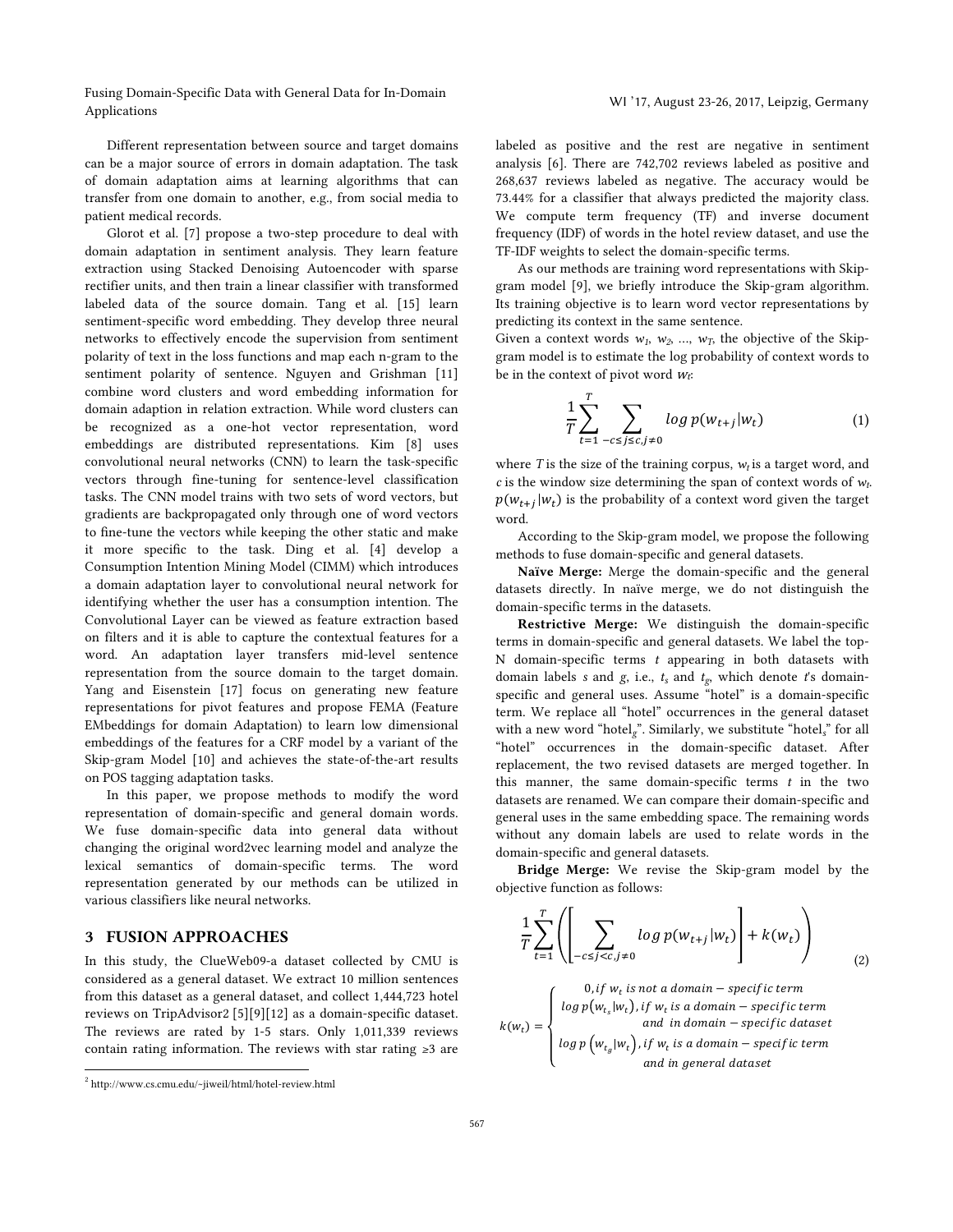In the objective function of Bridge Merge, we add two additional probabilities  $p(w_{t_s} | w_t)$  and  $p(w_{t_a} | w_t)$  for the domain-specific term wt which appears in domain-specific and general datasets, respectively. Consider a hotel review in the domain-specific dataset: "This was a nice hotel". Under Restrictive Merge, this review will become "This was a nice hotels." In contrast, the original word, e.g., "hotel", acts as a bridge word between "hotel $\sigma$ " and "hotel<sub>s</sub>" in the Bridge Merge. In other words, domainspecific and general uses of a domain term share some information.

# 4 SENTIMENT ANALYSIS APPLICATION

Table 1 shows the datasets used to compute word embeddings. Besides pre-trained vectors trained on Google News dataset (G), we train word vectors with word2vec on the ClueWeb09-a dataset (C), the TripAdvisor dataset (T), and the three fused datasets created by Naïve Merge (N), Restrictive Merge (R), and Bridge Merge (B), where Skip-gram with dimension 300 and context size 5 are adopted.

We fuse different amounts A of data sampled from the TripAdvisor dataset into the ClueWeb09-a dataset, and create a fused dataset of size 170M+A. We compare the effects of different A in the experiments.

Table 1: Statistics of experimental datasets

| Dataset           | Abbr.     | General/Specific | <b>Size</b> |
|-------------------|-----------|------------------|-------------|
| Google News       | G         | General domain   | 100B        |
| ClueWeb09-a       | $\subset$ | General domain   | 170M        |
| TripAdvisor       | T         | Specific Domain  | 230M        |
| Naïve Merge       | N         | Fused            | $170M+A$    |
| Restrictive Merge | R         | Fused            | $170M+A$    |
| Bridge Merge      | в         | Fused            | $170M+A$    |

We adopt 3-fold cross-validation to evaluate the accuracies of the sentiment analysis under different datasets and report the average accuracies in Table 2.

We compare the effects of different sizes of the domain-specific data in the experiments. Moreover, the up-pointing triangle  $(\triangle)$ , the star  $(\star)$ , and the solid circle  $(\bullet)$  denote the results are significant with p<0.001 using the McNemar's test comparing with Google News, ClueWeb09-a, and the TripAdvisor dataset, respectively.

We build each document embedding by summing up word vectors by equal weight as features, and classify reviews into positive review and negative review by linear SVM classifiers with L2-regularized L2-loss support vector classification dual and primal kernels to evaluate the effects of the word vectors trained on various datasets. The primal kernel is recommended when the number of instances is much larger than the number of

features<sup>3</sup>. Table 2 lists the accuracies with three factors including (1) the adopted datasets, (2) the size of the domain-specific datasets, and (3) the size of general datasets.

Intuitively, classifier using the domain-specific dataset for indomain applications is required. The experiments show classifiers using the domain-specific dataset (TripAdvisor) are better than those using the general datasets (GoogleNews and ClueWeb09-a) in both dual and primal kernels with significance level (p<0.001). Interestingly, classifiers fusing additional 3Mword domain-specific data are better than those using pure general datasets. The results show fusing domain-specific data is useful no matter which mechanism and which classification kernel are adopted. When dual kernel is used, Bridge Merge is better than Naïve Merge and Restrictive Merge. In some cases, Restrictive Merge is worse than Naïve Merge. When primal kernel is used, the difference among the three mechanisms is not distinct. However, Bridge Merge fusing additional 230M-word domain-specific data is 2.34% better than using the domainspecific dataset only (TripAdvisor). In addition, when the size of domain-specific data increases, the performance of Bridge Merge stably increases in both dual and primal kernels. Comparing the three merge methods, Bridge Merge is the best in both dual and primal kernels.

#### Table 2: Accuracies of different fusions in sentiment analysis application

| Dataset             | Specific | General      | Accuracy                 | Accuracy                  |
|---------------------|----------|--------------|--------------------------|---------------------------|
|                     | domain   | domain       | (dual)                   | (primal)                  |
|                     | size     | size         |                          |                           |
| Google News         | $\theta$ | 100B         | 86.54%                   | 85.20%                    |
| ClueWeb09-a         | $\theta$ | 170M         | 86.42%                   | 85.42%                    |
| TripAdvisor         | 230M     | $\mathbf{0}$ | 87.71%                   | 86.79%                    |
| Naïve Merge         | 3M       | 170M         | $86.81\%$                | $87.13\%$ <sup>4**</sup>  |
|                     | 15M      | 170M         | $87.23\%$ <sup>**</sup>  | $87.82\%$ <sup>***</sup>  |
|                     | 38M      | 170M         | $87.66\%$ <sup>**</sup>  | $88.62\%$ <sup>***</sup>  |
|                     | 77M      | 170M         | $87.79\%$ <sup>***</sup> | $88.91\%$ <sup>***</sup>  |
|                     | 230M     | 170M         | $87.93\%$ <sup>***</sup> | $89.04\%$ <sup>***</sup>  |
| Restrictive         | 3M       | 170M         | $87.02\%$ <sup>**</sup>  | $85.66\%$ <sup>**</sup>   |
| Merge               | 15M      | 170M         | 85.94%                   | $87.81\%$ <sup>****</sup> |
|                     | 38M      | 170M         | $86.76\%$ <sup>**</sup>  | $88.55\%$ <sup>A**</sup>  |
|                     | 77M      | 170M         | $87.04\%$ <sup>**</sup>  | $88.84\%$ <sup>***</sup>  |
|                     | 230M     | 170M         | $87.05\%$ <sup>**</sup>  | $88.87\%$ <sup>***</sup>  |
| <b>Bridge Merge</b> | 3M       | 170M         | $87.05\%$                | $87.33\%$ <sup>***</sup>  |
|                     | 15M      | 170M         | $87.30\%$ <sup>**</sup>  | $87.91\%$ <sup>***</sup>  |
|                     | 38M      | 170M         | $87.84\%$ <sup>***</sup> | $88.48\%$ <sup>***</sup>  |
|                     | 77M      | 170M         | $87.95\%$ <sup>***</sup> | $88.76\%$ <sup>***</sup>  |
|                     | 230M     | 170M         | $88.11\%$ <sup>***</sup> | $89.13\%$ <sup>***</sup>  |

# 5 SEMANTICS OF DOMAIN-SPECIFIC TERM

To examine the effects of different datasets and merge strategies, we take 6 domain-specific terms as examples, where *check*, *distance*, *rate*, *reception*, and *staff* are aspect terms, and *helpful* is

 <sup>3</sup> https://www.csie.ntu.edu.tw/~cjlin/papers/guide/guide.pdf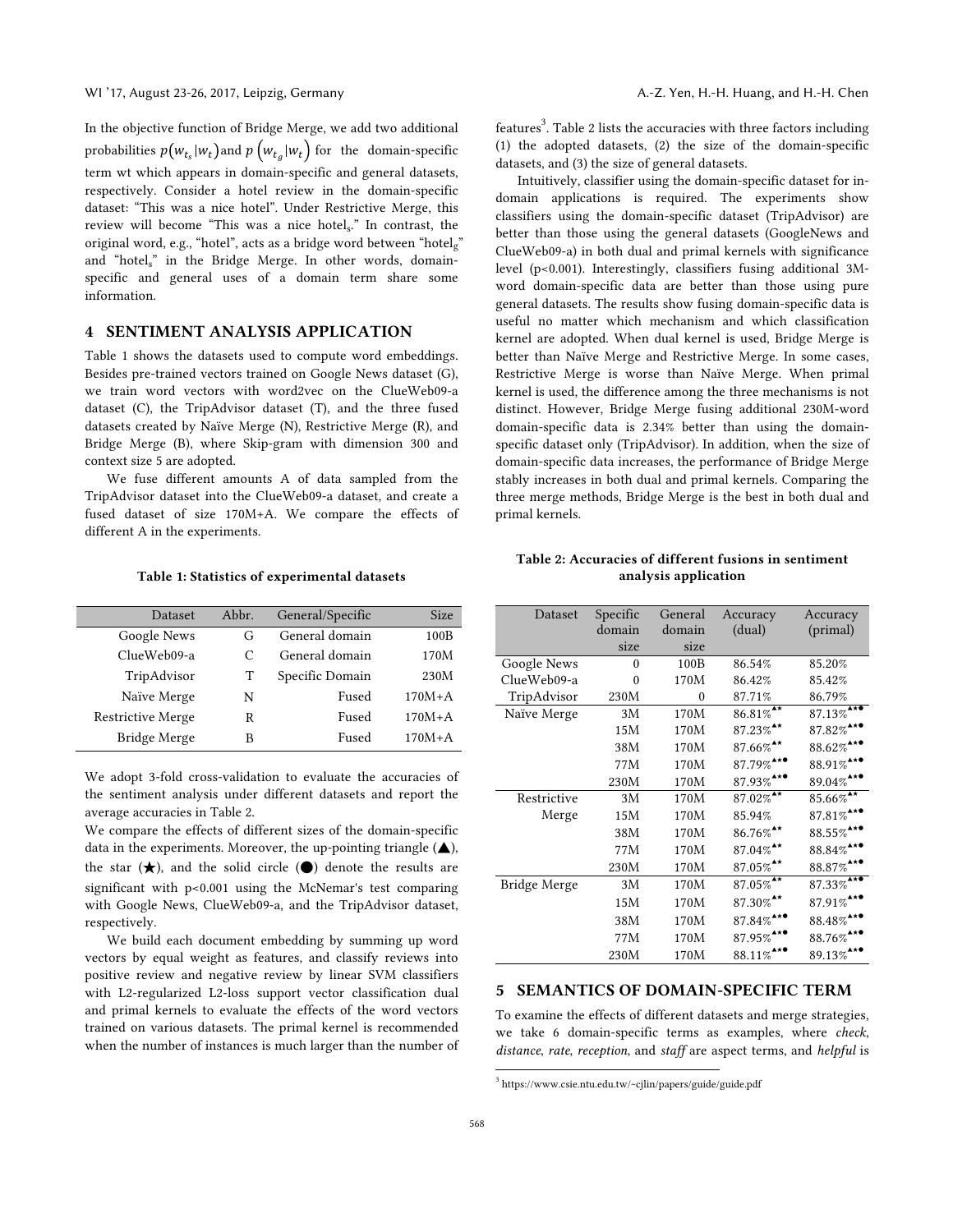Fusing Domain-Specific Data with General Data for In-Domain Pusing Domain-Specific Data with General Data for in-Domain<br>Applications MI '17, August 23-26, 2017, Leipzig, Germany

an opinion word. Table 3 shows the top-6 similar terms of these 6 domain-specific terms. Here the size of the fused dataset is 173M words. To tell out the specific domain and the general domain semantics of the 6 observed terms in the fused datasets, we give a label *s* and *g* after the observed terms. The domainspecific interpretation is in bold.

| Table 3: Top-6 similar terms of six in-domain terms in general, domain-specific, and fused datasets |  |  |
|-----------------------------------------------------------------------------------------------------|--|--|
|                                                                                                     |  |  |
|                                                                                                     |  |  |
|                                                                                                     |  |  |

| $\mathbf D$   | word                   |                         | $top-2$               |                           |                          |                          |                        |
|---------------|------------------------|-------------------------|-----------------------|---------------------------|--------------------------|--------------------------|------------------------|
| G             | check                  | $top-1$<br>recheck      | doublecheck           | $top-3$<br>verify         | $top-4$<br>paystub       | $top-5$                  | $top-6$<br>inspect     |
| С             | check                  | citybank                | double-check          | gemmologist               | turn-wise                | log<br>toondulge         | post-dated             |
| т             | check                  | checkin                 | checkout              | smooth                    |                          |                          |                        |
|               | check                  |                         | lovefilms             | checkin                   | painless<br>double-check | process<br>re-check      | registration           |
| N<br>R        |                        | itaggit<br>doublecheck  |                       |                           |                          | visit                    | buttom<br>advise       |
| R             | $check_g$              | checked,                | reputation            | citybank                  | verify                   |                          |                        |
| B             | check,                 |                         | front,                | room,                     | checkin,<br>back         | checkout,<br>visit       | smooth,                |
|               | $check_{g}$            | checking <sub>e</sub>   | itaggit               | myangelsname              |                          |                          | verify                 |
| B             | $check_{s}$            | late <sub>s</sub>       | checkout,             | smooth,                   | checkin                  | painless,                | process <sub>s</sub>   |
| G             | distance               | withing_striking        | shorter_distances     | longdistance              | mile                     | meters                   | twister swirl          |
| С             | distance               | miraflores              | air-line              | radius                    | walking                  | luxair                   | proximity              |
| т             | distance               | walking                 | walkable              | distrance                 | attracitons              | close                    | distence               |
| N             | distance               | walking                 | luxair                | northbeach                | air-line                 | miraflores               | radius                 |
| R             | distanceg              | airline                 | miraflores            | luxair                    | shortg                   | $proximity_g$            | meters <sub>g</sub>    |
| R             | distance,              | walking <sub>s</sub>    | shopping,             | close,                    | stroll <sub>s</sub>      | wandering,               | attractions,           |
| B             | $distance_{g}$         | Luxair                  | computrain            | trainingview              | miles <sub>g</sub>       | $long_{\rm g}$           | $short_{g}$            |
| B             | distance,              | close,                  | walkable,             | walking <sub>s</sub>      | blocks,                  | attracitons              | reatsurants            |
| G             | helpful                | beneficial              | invaluable            | handy                     | informative              | valuable                 | enlightening           |
| C             | helpful                | informative             | beneficial            | knowledgeable             | thoughful                | valuable                 | confusing              |
| т             | helpful                | courteous               | accommodating         | friendly                  | polite                   | attentive                | professional           |
| N             | helpful                | courteous               | knowlegeable          | accommodating             | beneficial               | muchly                   | advice                 |
| R             | helpful <sub>g</sub>   | beneficial <sub>g</sub> | informative $g$       | invaluable $_{\rm g}$     | valuableg                | interesting <sub>g</sub> | difficultg             |
| R             | helpfuls               | friendly <sub>s</sub>   | staff <sub>s</sub>    | concierges                | polite <sub>s</sub>      | attentive,               | professional,          |
| B             | helpful <sub>g</sub>   | beneficial <sub>g</sub> | beneficial            | informative $_e$          | valuable,                | found <sub>g</sub>       | $\text{policy}_g$      |
| В             | helpful <sub>s</sub>   | friendly <sub>s</sub>   | staff,                | concierges                | polite <sub>s</sub>      | gracious,                | obliging,              |
| G             | rate                   | interest_rates          | uninfected_chimps     | percentage                | rediscount rate          | borrowing_costs          | interestrate           |
| C             | rate                   | interest                | blr                   | rba                       | mortgage                 | percentage               | interest-rates         |
| T             | rate                   | price                   | discounted            | deal                      | promotional              | expedia                  | travelocity            |
| N             | rate                   | percentage              | amortisation          | Libor                     | interest-rates           | pro-cyclical             | real-wage              |
| R             | rate $_{\rm g}$        | percentage <sub>g</sub> | tranfer               | Sibor                     | calculated               | mortgages                | payments <sub>g</sub>  |
| R             | rate,                  | price <sub>s</sub>      | deal,                 | paid,                     | pricing,                 | bargain,                 | discount,              |
| B             | rate <sub>g</sub>      | libor                   | interest <sub>g</sub> | percentage <sub>g</sub>   | average                  | percent <sub>g</sub>     | calculated             |
| B             | rates                  | price <sub>s</sub>      | paid,                 | booked <sub>s</sub>       | discount,                | deal,                    | competitive,           |
| G             | reception              | ceremony                | banquet               | luncheon                  | accorded rousing         | beatific funeral         | dinner                 |
| C             | reception              | ceremony                | unbelievably          | dinner                    | deuvres                  | wedding                  | bridal                 |
| T             | reception              | receptionist            | front                 | desk                      | recetion                 | foyer                    | recepton               |
| N             | reception              | journeystm              | helfpul               | ceremony                  | post-wedding             | manager                  | celebration            |
| R             | reception $_{\rm g}$   | ceremony <sub>g</sub>   | wedding               | unbelievably <sub>g</sub> | $dimner_{g}$             | banquet <sub>g</sub>     | channel <sub>g</sub>   |
| R             | reception,             | $\bf{desk}_s$           | staff <sub>s</sub>    | $\bf{lobby}_{s}$          | receptionist,            | foyer,                   | concierge,             |
| B             | reception <sub>g</sub> | journeystm              | ceremonyg             | wedding $g$               | banquet <sub>g</sub>     | evening <sub>e</sub>     | rehearsal <sub>g</sub> |
| B             | reception,             | $\bf{de}$ sks           | front <sub>s</sub>    | $\bf{lobby}_{s}$          | foyer <sub>s</sub>       | concierge <sub>s</sub>   | manager <sub>s</sub>   |
| G             | staff                  | staffers                | personnel             | assistants                | employees                | interns                  | staffing               |
| $\mathcal{C}$ | staff                  | faculty                 | personnel             | employees                 | radiographers            | volunteers               | storea                 |
| т             | staff                  | friendly                | polite                | personnel                 | courteous                | helpful                  | employees              |
| N             | staff                  | courteous               | helpful               | knowlegeable              | volunteers               | baby-sitters             | cross-trained          |
| R             | staff $_{\rm g}$       | $\rm personal_e$        | faculty <sub>g</sub>  | employees $_e$            | members                  | volunteers               | systel                 |
| R             | staff <sub>s</sub>     | friendly <sub>s</sub>   | helpful,              | extremely,                | professional             | welcoming                | concierge <sub>s</sub> |
| B             | staff $_{\rm g}$       | personnel <sub>g</sub>  | facultyg              | systel                    | volunteers               | consultantsg             | trainedg               |
| B             | staff <sub>s</sub>     | friendly,               |                       | hotel <sub>s</sub>        | professional,            | gracious,                | welcoming              |
|               |                        |                         | helpful,              |                           |                          |                          |                        |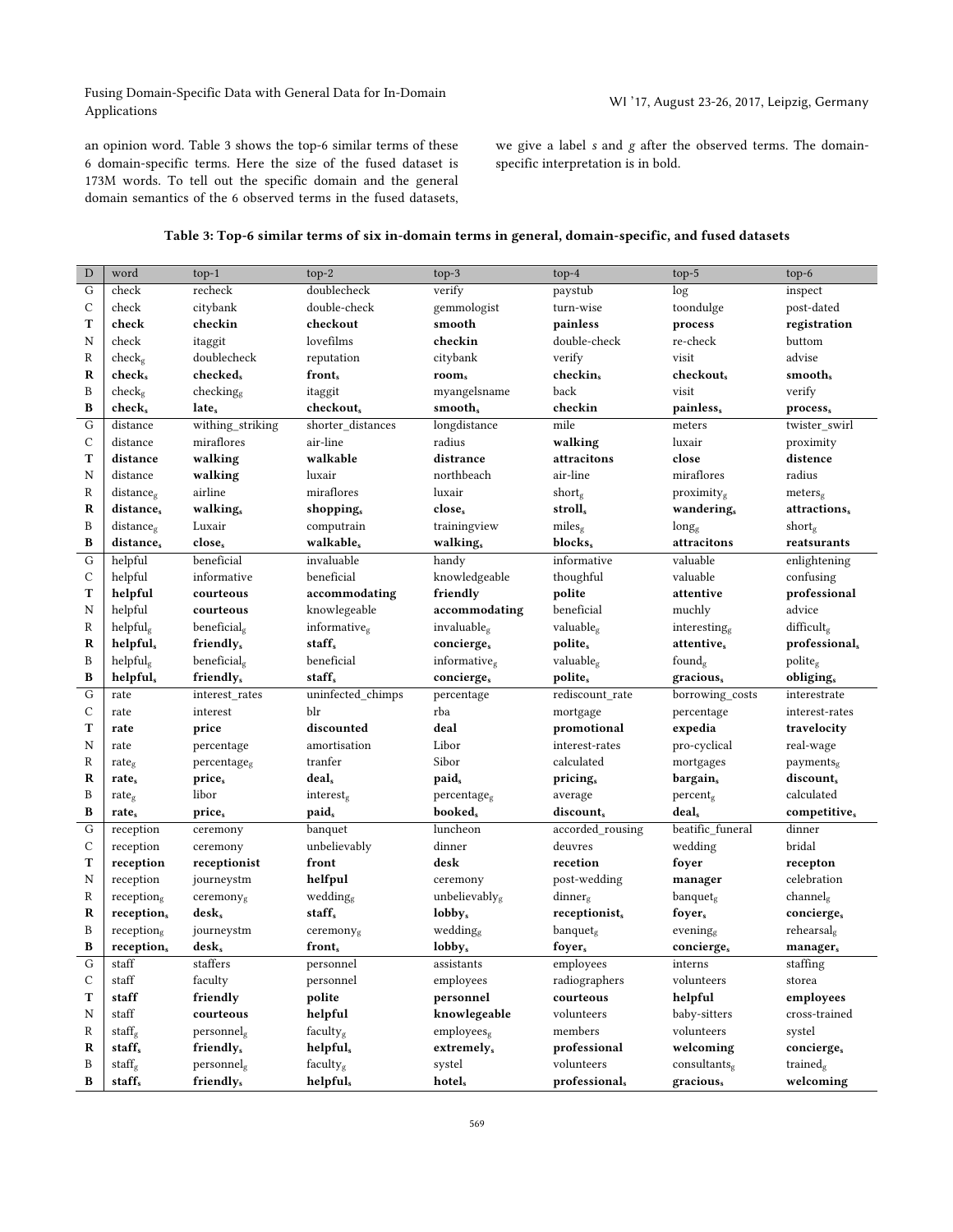The top-3 similar terms in general datasets (G and C) are not related to the domain-specific terms. The word "check" in G and C represents the meaning of examination and banking, but it is related to check in, check out, or the behavior of checking in hotel reviews.

The similar words of the word "staff" in general domain G and C are the synonyms of employee, but the similar words in specific domain focus on attitudes of the hotel staffs. These examples demonstrate word vectors trained on huge datasets like Google News and ClueWeb09-a cannot fully capture lexical semantics of the domain-specific terms.

Besides, comparing Naïve merge and Bridge Merge, the semantics of the domain-specific terms in Naïve merge are more general than that in Bridge Merge, e.g., the word "rate" in Naïve merge is related to economy. In specific domain of Bridge Merge, by contrast, it is related to the price of hotel room. Therefore, the word representations learned from Bridge Merge is necessary for specific domain application.

We further analyze the differences between Restrictive Merge and Bridge Merge. We draw the scatter plots of the word vectors trained on datasets by these two methods. Principal Component Analysis (PCA) is used to reduce dimension. Fig. 1 and Fig. 2 show the results for Bridge Merge and Restrictive Merge, respectively. The blue point denotes  $t_s$ ; the red point denotes  $t_{\varrho}$ ; and the yellow point denotes the other words. Fig. 2 shows  $t_s$  and  $t_g$  are separated, including some opinion words like "good" and "bad". However, the opinion words "good" and "bad" should represent similar semantics in general domain and specific domain. Our goal is to distinguish the slightly different semantics of the specific domain words from general domain. Fig. 2 shows Restrictive Merge separates the word representations too much. Comparatively, in Fig. 1, *ts* are grouped together, and are surrounded by *tg* with the other words as bridge. Besides, the specific domain words and general domain words still contain domain semantics. For example, "receptions" and "receptions" are not close to each other in the embedding space. The opinion words "good" and "bad" from both domains are close together, and separate from other specific domain words and aspect terms.



Figure 1: Plot for bridge merge.



Figure 2: Plot for restrictive merge.

We also compute a similarity list of  $t_s$  and a similarity list of  $t_g$ based on the word representations generated by Bridge Merge and Restrictive Merge. Table 4 shows the ranks of  $t_s$  in  $t_g$ 's similar term list are higher than those of *tg* in *ts*'s similar term list. For example, the word *check* in domain-specific use ranks 258 in the similarity list of *check* in general use. Comparatively, the word *check* in general use ranks 717 in the similarity list of *check* in domain-specific use. That demonstrates the differences of domain-specific use and general use can be distinguished by the proposed Bridge Merge. In contrast, Table 5 shows both of the ranks of similar term lists in Restrictive Merge are low. It seems that there is no correlation between general and specific domains and the word representations of domain-specific terms do not effectively utilize the information of general domain to learn the semantic of specific domain.

#### Table 4: Similarity of  $t_s$  and  $t_g$  in bridge merge

|           | rank of $t_s$ in $t_g$ list | rank of $t_g$ in $t_s$ list |
|-----------|-----------------------------|-----------------------------|
| check     | 258                         | 717                         |
| distance  | 19                          | 205                         |
| helpful   | 597                         | 4,054                       |
| rate      | 10                          | 62                          |
| reception | 22                          | 270                         |
| staff     | 1,652                       | 9.490                       |
| location  | 918                         | 6107                        |
|           |                             |                             |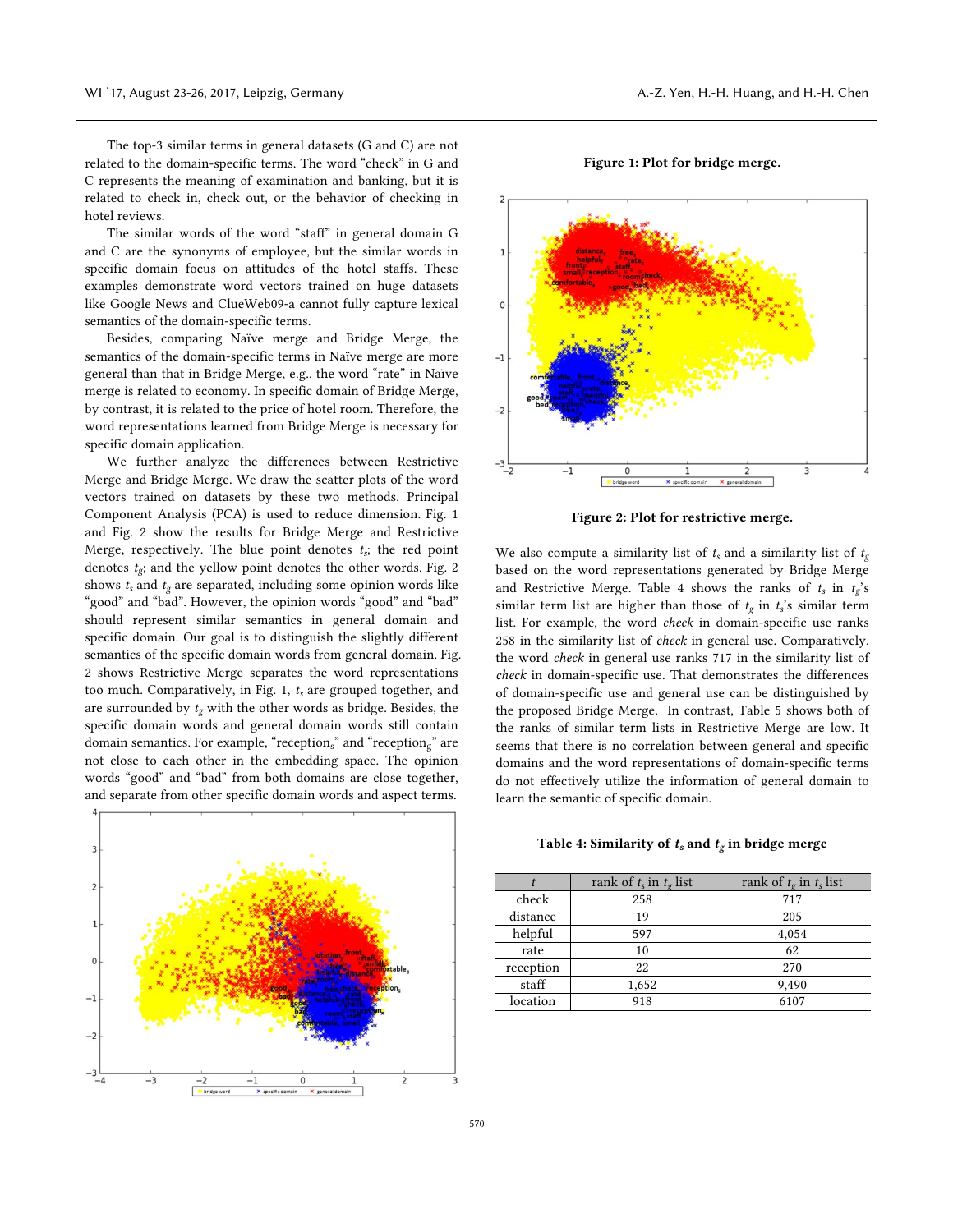Fusing Domain-Specific Data with General Data for In-Domain Applications and Decembration Multiple Content of the Domain Multiple States and Multiple 23-26, 2017, Leipzig, Germany

|           | rank of $t_s$ in $t_g$ list | rank of $t_g$ in $t_s$ list |
|-----------|-----------------------------|-----------------------------|
| check     | 43,078                      | 31,091                      |
| distance  | 28,686                      | 18,461                      |
| helpful   | 189,580                     | 83,645                      |
| rate      | 96,617                      | 28,375                      |
| reception | 28,395                      | 51,479                      |
| staff     | 279,826                     | 130,317                     |
| location  | 278,614                     | 146,305                     |

#### Table 5: Similarity of  $t_s$  and  $t_g$  in restrictive merge

# 6 OUTLIER DETECTION TASK

In this section, we aim at evaluating our fusing methods by an intrinsic evaluation of word vector representations. The proposed task is inspired from the GRE antonym detection task, whose goal is to identify the word not belonging to a given group. In contrast to the antonym detection task, in this paper, we evaluate a model by predicting which word does not belong to the category of the remaining words. First of all, we define six categories which are related to the hotel review. The six categories are *room*, *service*, *meal*, *location*, *cost*, and *facility*. Then, we extract the top 100 aspect terms ranked by TF-IDF weights and label each word with one category, e.g., breakfast, buffet, and fruit are labeled as meal. Finally, we list all kinds of questions which contain three aspect words in the same category and one word belonging to the other category. There are 372,531 questions in this task.

# Table 6: Accuracies of different fusions in outlier detection application

| Dataset             | Specific<br>domain size domain size | General | Accuracy                  |
|---------------------|-------------------------------------|---------|---------------------------|
| Google News         | $\theta$                            | 100B    | 54.60%                    |
| ClueWeb09-a         | 0                                   | 170M    | 53.28%                    |
| TripAdvisor         | 230M                                | 0       | 66.50%                    |
| Naïve Merge         | 3M                                  | 170M    | 52.84%                    |
|                     | 15M                                 | 170M    | $56.87\%$ <sup>**</sup>   |
|                     | 38M                                 | 170M    | 59.30%**                  |
|                     | 77M                                 | 170M    | 58.88%**                  |
|                     | 230M                                | 170M    | 53.28%                    |
| Restrictive Merge   | 3M                                  | 170M    | $62.53\%$ <sup>**</sup>   |
|                     | 15M                                 | 170M    | $65.02\%$ <sup>**</sup>   |
|                     | 38M                                 | 170M    | $64.91\%$ <sup>**</sup>   |
|                     | 77M                                 | 170M    | $63.65\%$ <sup>**</sup>   |
|                     | 230M                                | 170M    | $66.67\%$ <sup>***</sup>  |
| <b>Bridge Merge</b> | 3M                                  | 170M    | 59.28%**                  |
|                     | 15M                                 | 170M    | $66.22\%$ <sup>**</sup>   |
|                     | 38M                                 | 170M    | $66.90\%$ <sup>****</sup> |
|                     | 77M                                 | 170M    | $66.88\%$ <sup>A**</sup>  |
|                     | 230M                                | 170M    | $67.66\%$ <sup>A***</sup> |

Consider an example question: 1. elevator, 2. rate, 3. expensive, 4. cheap. Here "elevator" belongs to the category of *facility* and the other words belong to the category of *cost*. For evaluating the performance of Restrictive Merge and Bridge Merge, we use the terms in domain-specific use like elevator, and rate. In each question, we choose the word with the smallest similarity score as an answer. The similarity score is calculated by averaging all pair-wise semantic similarities of the words in question [2]. Table 6 shows the prediction results measured by accuracy. McNemar's test is adopted for significance test (p<0.001). Meanings of the symbols  $\blacktriangle$ ,  $\star$ , and  $\blacklozenge$  are the same as those defined in Section 4.

We have the following findings. Intuitively, using the pure domain-specific dataset (TripAdvisor) outperforms using the general domain datasets (Google News and ClueWeb09-a). Naïve Merge and Restrictive Merge are also inferior to TripAdvisor except Restrictive Merge fusing all TripAdvisor data. Bridge Merge, the best fusing method, introducing only additional 38Mword domain-specific data significantly outperforms the pure domain-specific dataset.

# 7 CONCLUSIONS

This paper addresses the effects of different interpretations in domain-specific use and general use on various applications, and proposes a simple but effective mechanism to deal with this problem. The experiments on the applications of sentiment analysis and outlier detection show the word vectors trained on the dataset fusing domain-specific data with general dataset not only capture clear lexical semantics, but also have better accuracies than the Google pre-trained word vectors.

In the future, we will extend the methodology to learn the domain-specific terms semantics of other domains (e.g., medical, product, etc.). For example, in the camera reviews, the word big might not be a positive opinion word. "Very big to hold" is a negative opinion about the camera. Besides, the words sleek and lightweight implicitly provide a positive opinion about the aspects appearance and weight of the entity camera. In addition, personal health or medical data are rare and the amount of data is less. We can apply our methods to fuse domain-specific and general datasets to learn the word representations in specific domain more precisely.

### Acknowledgments

This research was partially supported by Ministry of Science and Technology, Taiwan, under grants MOST-104-2221-E-002-061- MY3 and MOST-105-2221-E-002-154-MY3.

# REFERENCES

- [1] D. Chen, and C. D. Manning. 2014. A Fast and Accurate Dependency Parser using Neural Networks. In *Proceedings of the 2014 Conference on Empirical Methods in Natural Language Processing* (EMNLP 2014). ACL, 740–750.
- [2] J. Camacho-Collados, and R. Navigli. 2016. Find the word that does not belong: A framework for an intrinsic evaluation of word vector representations. In *Proceedings of the 1st Workshop on Evaluating Vector Space Representations for NLP* (ACL 2016). ACL, 43–50.
- [3] R. Collobert, J. Weston, L. Bottou, M. Karlen, K. Kavukcuoglu, P. Kuksa. 2011. Natural language processing (almost) from scratch. In *Journal of Machine*